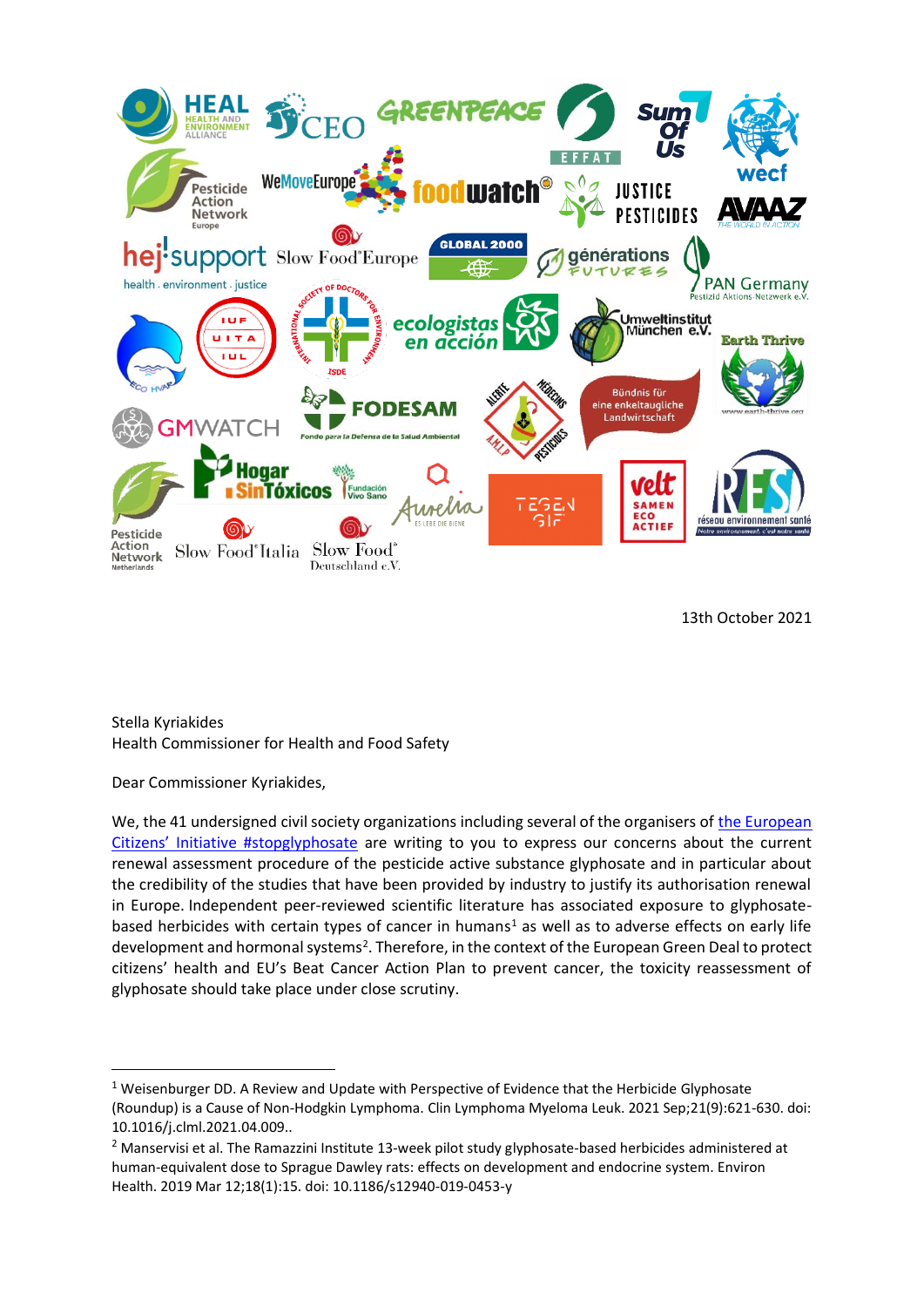With this letter we call on you to:

- provide guarantees that the current assessment procedure is based on updated independent scientific evidence, takes into consideration the toxicity of the active substance glyphosate as well as of glyphosate-based products, and remains free from vested interests;
- support the ongoing [Global Glyphosate Study](https://glyphosatestudy.org/) undertaken by the Ramazzini institute, which is the most comprehensive toxicity study ever done on a pesticide.

## **Background**

Back in 2015, the International Agency of Research on Cancer (IARC) [classified glyphosate as "probably](https://www.iarc.who.int/featured-news/media-centre-iarc-news-glyphosate/)  [carcinogenic to humans"](https://www.iarc.who.int/featured-news/media-centre-iarc-news-glyphosate/). According to EU law (EC 1107/2009), this class of chemicals are not permitted to be used as active substances in pesticide products.

In the meantime, however, the German Health Authority (BfR), followed by the European Food Safety Authority (EFSA) and the European Chemicals Agency (ECHA), concluded that the substance did not pose any other health hazard or risk to humans, be it for carcinogenicity, mutagenicity, reproductive toxicity, or endocrine disruption. The contradiction in the carcinogenicity assessment between EU authorities and IARC, together with the demand of over one million citizens to ban glyphosate because of health concerns, resulted in Member States agreeing to renew the glyphosate license only for five years instead of the initially proposed 15-years period.

Ahead of the expiry of the current license (expected on 15th December 2022), the re-assessment of glyphosate is underway. To our great concern, the four Member States leading the assessment (France, the Netherlands, Sweden, Hungary) and forming the Assessment Group on Glyphosate released similar preliminary conclusions, according to which glyphosate meets the approval criteria set in the EU pesticide Regulation (EC 1107/2009). The draft assessment reports have now been delivered to ECHA and EFSA in order to complete the hazard and risk assessments, respectively.

# **Questions regarding the credibility of the EU assessment procedure, primarily based on industry studies**

The differing conclusions between the assessments of IARC and of the EU authorities have sparked unprecedented scientific and political debates in the history of pesticide renewal discussions. It is important to highlight that IARC's evaluations are consistently based on the systematic assembly and review of all publicly available and relevant studies. They are carried out by independent experts, who are free from vested i[n](https://www.iarc.who.int/about-iarc-iarc-professional-standards/)terests due to a strict policy on [ethics, independence](https://www.iarc.who.int/about-iarc-iarc-professional-standards/) an[d](https://www.iarc.who.int/wp-content/uploads/2018/11/IARC_Policy_ScientificMisconduct.pdf) [scientific misconduct.](https://www.iarc.who.int/wp-content/uploads/2018/11/IARC_Policy_ScientificMisconduct.pdf) IARC's evaluations are, in fact, the gold standard when it comes to carcinogenicity assessment. In contrast, the EU assessment is based predominantly on unpublished and non-peer-reviewed studies that are commissioned and provided by the companies which are selling the pesticide products[.](https://www.efsa.europa.eu/sites/default/files/Prof_Portier_letter.pdf)

[Several independent scientists](https://www.efsa.europa.eu/sites/default/files/Prof_Portier_letter.pdf) have criticized the EU glyphosate assessment on carcinogenicity, pointing out important flaws and alerting that the EU conclusion is not supported by all the available scientific evidence. Two different reviews of the industry-funded carcinogenicity studies, obtained following the publication of the European and US assessment reports and the release of certain full laboratory reports through a [court decision,](https://curia.europa.eu/jcms/upload/docs/application/pdf/2019-03/cp190025en.pdf) exposed important scientific misconducts: the companies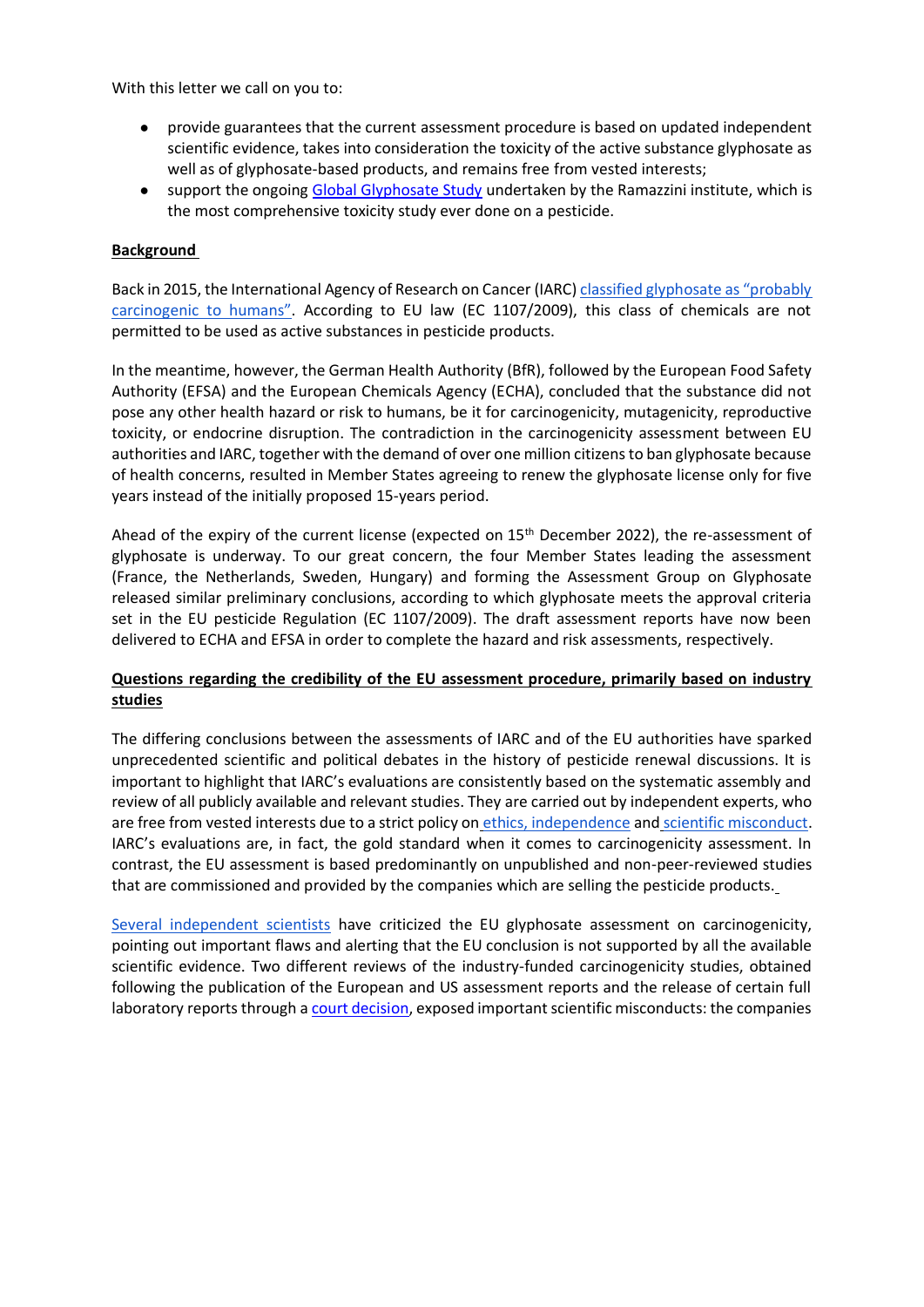failed to report cancer incidents that had been observed in experimental animals<sup>3</sup> or had misinterpreted the data, and that such failure was later overlooked by the authorities.<sup>3,4</sup>

A [recent independent](https://actions.sumofus.org/a/glyphosate-genotox) scientific analysis reinforces the doubts on the credibility of the industry studies that were used during the previous EU glyphosate authorisation process for the assessment of genotoxicity (the mechanism that underlines cancer development). Out of the 53 industry genotoxicity studies examined, 34 were identified as "not reliable", 17 as "partly reliable" and only 2 studies were found "reliable" from a methodological point of view.

**According t[o a first screening](https://www.env-health.org/revealed-eu-glyphosate-assessment-was-based-on-flawed-science/) of the glyphosate renewal dossier submitted by the applicants in 2019, all 38 genotoxicity studies on the active substance that were previously accepted as valid or supplementary have been re-submitted for the purpose of the current evaluation. This unfortunately indicates that the proposed genotoxicity assessment of glyphosate is not based on studies that can be considered reliable.**

**Keeping this background in mind, we call on you to reassure the over one million citizens who signed the ECI that the current renewal process of glyphosate is based on updated scientific evidence, free from vested interests, and allows for third-party scrutiny.**

### **Lack of chronic toxicity studies on glyphosate product formulations**

In the context of the IARC glyphosate assessment, the IARC Working Group evaluated studies of 'pure' glyphosate as well as studies of glyphosate-based formulations. Experts reached the same hazard conclusion: the evidence for genotoxicity was '*strong*' for glyphosate and '*strong*' for glyphosate formulations.

Glyphosate formulations, contrary to the active substance, correspond to the products that operators and bystanders are using and/or are exposed to. Therefore, their toxicity is of high relevance for the protection of humans as well as the environment. Formulations however, are approved individually at the Member State level through a less rigorous procedure than the active substance assessment and they are not tested by industry applicants for long-term toxicity. Therefore, whole products and co-formulants that are toxic may enter the market. This contradicts the provisions of the Regulation (EC) 1107/2009 that aims to ensure that active substances, residues and products cause no harm to human and animal health, and the environment.

In a recent ruling, the Court of Justice of the European Union clarified that Regulation 1107/2009 does not exempt industry applicants from submitting tests of long-term carcinogenicity and toxicity relating to formulated plant protection products as sold and used (*Case C*‑*[616/17\)](https://curia.europa.eu/juris/document/document.jsf?docid=218463&text=&dir=&doclang=EN&part=1&occ=first&mode=DOC&pageIndex=0&cid=4549702)*. However, Member States do not require such tests, even when evidence on long-term toxicity cannot be ruled out.

**In the context of the current evaluation, we call on you to ensure that the EU assessment examines and takes into account the long-term toxicity of both pure glyphosate and glyphosate-based products.** This step would also be in line with the EU's Beat Cancer Action Plan which aims to prevent cancer before it starts.

**The Ramazzini Institute's Global Glyphosate Study - an opportunity to resolve remaining doubts in the context of the recently introduced Transparency Regulation**

<sup>&</sup>lt;sup>3</sup> Portier, C.J. A comprehensive analysis of the animal carcinogenicity data for glyphosate from chronic exposure rodent carcinogenicity studies. Environ Health 19, 18 (2020). https://doi.org/10.1186/s12940-020- 00574-1

<sup>4</sup> Clausing P, Robinson C, Burtscher-Schaden H. Pesticides and public health: an analysis of the regulatory approach to assessing the carcinogenicity of glyphosate in the European Union. J Epidemiol Community Health. 2018;72(8):668-672. doi:10.1136/jech-2017-209776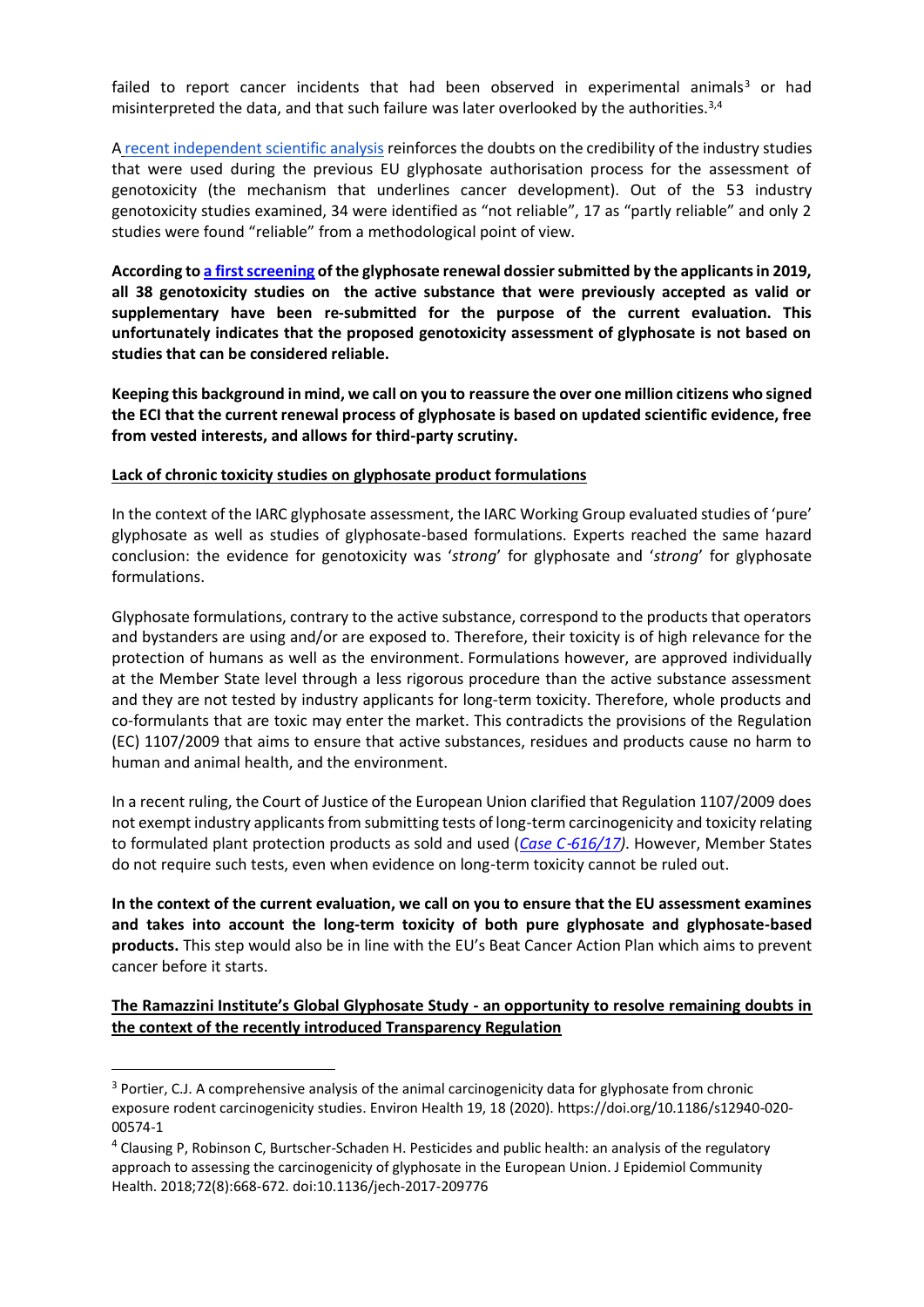The [Global Glyphosate Study](https://glyphosatestudy.org/) of the Ramazzini Institute is the first of a kind long-term animal toxicity study, which is currently being performed in one of the most world-renowned animal facilities. The study is compliant with Good Laboratory Practices and combines four international study protocols in one study. It is designed to look at the following:

- (1) Real life exposures, at low environmental levels, to glyphosate and to two glyphosate-based products;
- (2) The following health endpoints: toxicity, carcinogenicity, prenatal developmental toxicity, neurotoxicity, multi-generation effects, endocrine disruption, and effects on the microbiome.

In the context of past controversies regarding the evaluation of glyphosate and the important questions that currently remain, the provisions of the recently introduced Transparency Regulation (EU) 2019/1381 could help safeguard the scientific excellency and the independence of the evaluation that is underway.

The Transparency Regulation not only promises to increase the independence of studies that are used for risk assessment, but it also provides that in '*circumstances of serious controversies or conflicting results*', the Commission may request EFSA to commission scientific studies with the objective of verifying evidence used in its risk assessment process. **The glyphosate evaluation is illustrative of such circumstances and the Ramazzini Glyphosate Study is an independent study that could be supported to cater for them.**

**Therefore, we call on the European Commission to financially support this study, as an urgent priority and ensure that all the available results are duly reported and taken into account in the EU evaluation of glyphosate**.

We thank you for considering this letter, which illustrates existing and continuously growing public concerns on the toxicity of glyphosate and glyphosate-based products. We look forward to your response and would welcome the opportunity to discuss these important questions in a meeting at your earliest convenience.

Yours sincerely,

Genon K. Jensen

*Executive Director* 

*Health and Environment Alliance (HEAL)*

*On the behalf of:*

## **European/International NGOs**

Avaaz

Corporate Europe Observatory

European Federation of Food Agriculture and Tourism Trade Unions (EFFAT)

Foodwatch International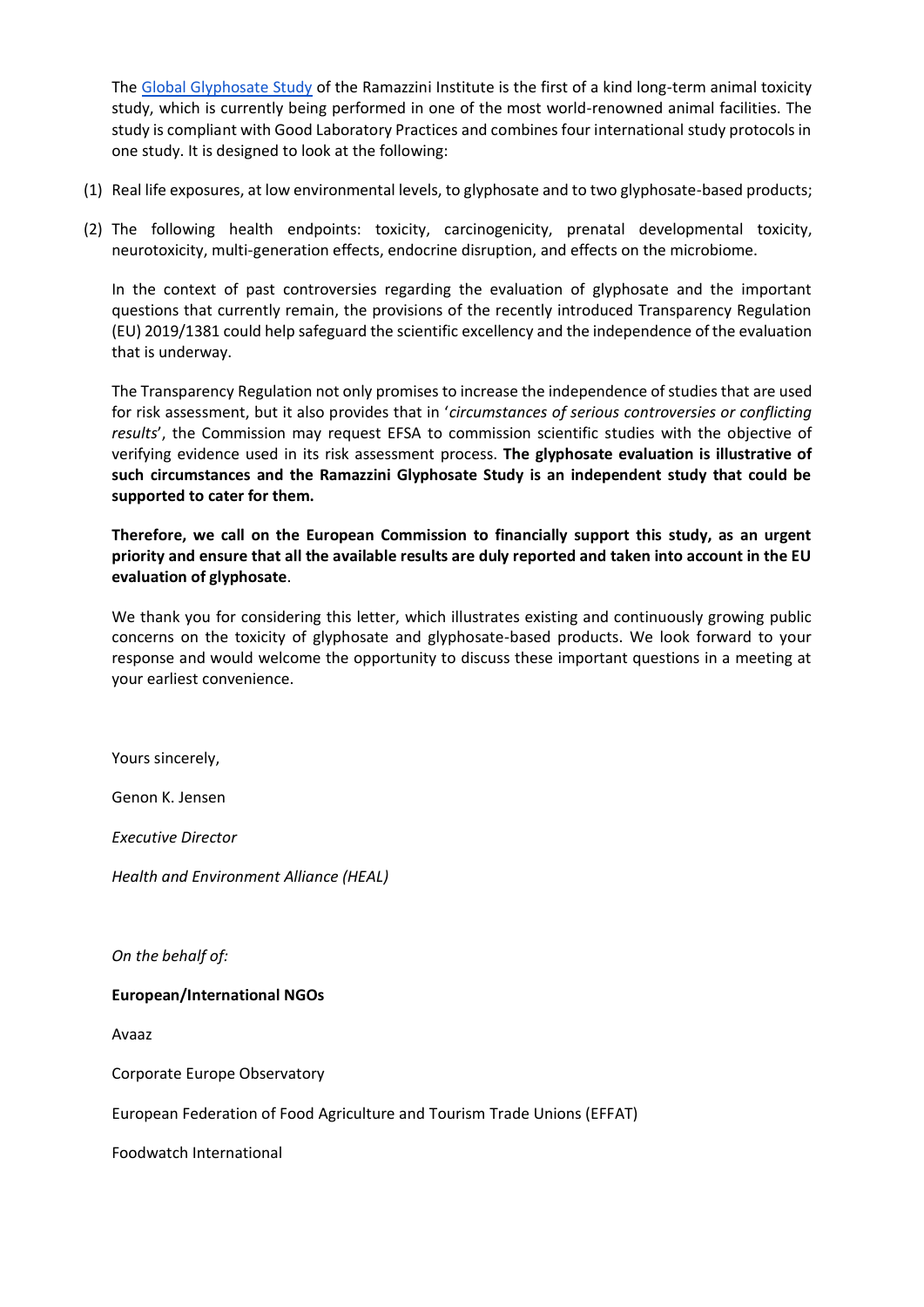#### Greenpeace

Health and Environment Alliance (HEAL)

Health and Environment Justice Support (HEJSupport)

International Union of Food, Agricultural, Hotel, Restaurant, Catering, Tobacco and Allied Workers' Associations (IUF)

Justice Pesticides

Pesticide Action Network (PAN) Europe

Slow Food Europe

Sumofus

WECF International

WeMove Europe

### **National NGOs**

*Austria* 

Foodwatch Austria

Global 2000

*Belgium*

Vereniging voor Ecologisch Leven en Tuinieren (Velt)

*Croatia*

Eco Hvar

*France*

Alerte des Médecins sur Les Pesticides (A.M.L.P)

Foodwatch France

Générations Futures

Réseau Environnement Santé

WECF France

*Germany*

Aurelia Stiftung

Bündnis für eine enkeltaugliche Landwirtschaft e.V.

Foodwatch Germany

Pesticide Action Network (PAN) Germany